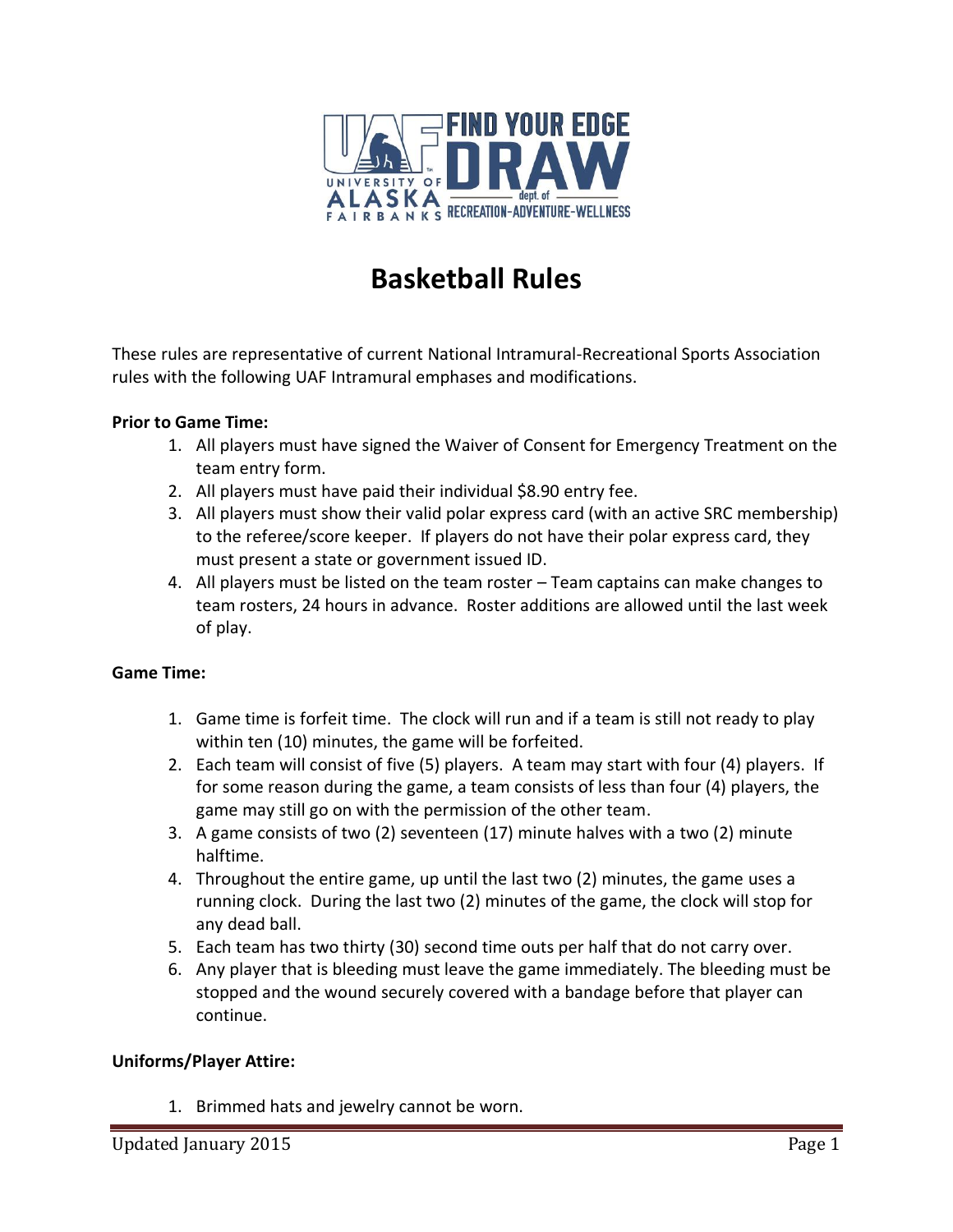- 2. No braces or supports that may cause other players harm will be permitted.
- 3. The referee/score keeper will determine which team is light or dark, and will provide appropriately colored jerseys to each team.
- 4. All players must wear non-marking athletic shoes. Open toed shoes, sandals, bare feet, boots, socks, and dress shoes are prohibited.

# **Alternating Possessions:**

- 1. The alternating possession rule will be in effect. Jump ball will be tossed at the beginning of the game and overtime periods only.
- 2. An alternate possession throw-in will result when:
	- Double Dribble
	- The ball goes out of bounds and was simultaneously held by two (2) opponents
	- Traveling
	- Goal tending
	- Basket interference
	- Intentionally contacting the ball with any part of the body below the waist
	- Entering or leaving lane/circle during free throw or jump ball
	- 8 second backcourt violation
	- 3 seconds in the key (unless ball is in backcourt or in flight towards basket)
	- 5 seconds closely guarded

# **Fouls:**

The following actions/behaviors will result in a personal foul:

- 1. Hitting
- 2. Pushing
- 3. Blocking
- 4. Charging (no basket awarded on offensive player control fouls)
- 5. Hand Check

The following actions/behaviors will result in a personal technical foul:

- 1. Hanging from the rim
- 2. Backboard violations
- 3. Flagrant fouls
- 4. Unsportsmanlike conduct

The following actions/behaviors will result in a team technical foul:

- 1. Delay of game
- 2. Excessive time outs called
- 3. More than 5 players on the court
- Bonus throws will be awarded on the seventh team foul in each half.
- Double bonus will be awarded on the tenth team foul in each half.
- An intentional foul will result in two (2) free throws plus the ball out of bounds.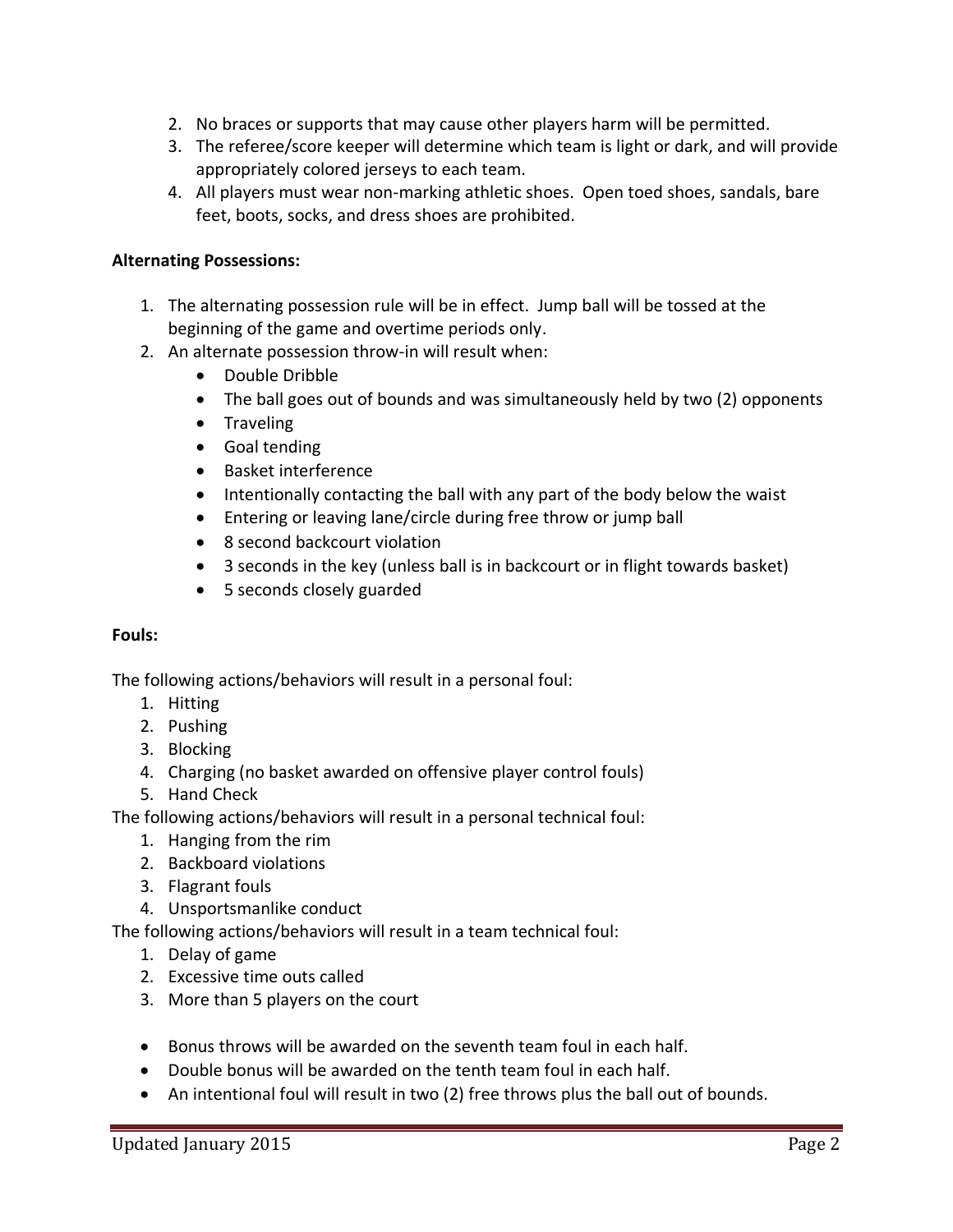- Technical fouls will result in two (2) free throws plus possession of the ball for the opposing team.
- Personal technical fouls will results in a three (3) minute removal from the game. A second personal technical foul will result in the immediate ejection and suspension of the player pending a meeting with the Wellness Coordinator.
- A player who receives their fifth personal foul will be disqualified from the game.

# **Substitutions:**

Substitutes can enter the game at a dead ball after being beckoned by the official(s). Players must let the scorekeeper know they are coming in so they can alert the official(s).

# **Ejections:**

- Improper language/ "Trash Talking"
- Any behavior deemed unsportsmanlike by game official(s)
- Committing a flagrant foul
- If a player receives two (2) technical fouls in one (1) game

\*\*If a player is ejected from a game, they are immediately suspended from **ALL** intramural sports until they have scheduled and attended a meeting with the Wellness Coordinator.

# **Mercy Rule:**

If a team leads another by a margin of twenty-five (25) points at any point after two (2) minutes into the second half, the game will be stopped with the leading team declared the winner.

# **Overtime:**

- 1. Overtime will begin with a jump ball.
- 2. Overtime will consist of a three (3) minute period. The clock will stop for dead ball situations during the last minute of overtime.
- 3. Play will consist of three (3) minute overtime periods being repeated until a winner is declared.
- 4. There will be no time outs in overtime.

# **Protests:**

Based on rule interpretations – can only be made based on rule misinterpretation by the intramural sports staff at the time of the incident (i.e. you cannot protest a rule misinterpretation after the game is over). A time-out must be called and a protest request to the officials must be made by the team captain. If the staff was incorrect, you will not lose the time-out.